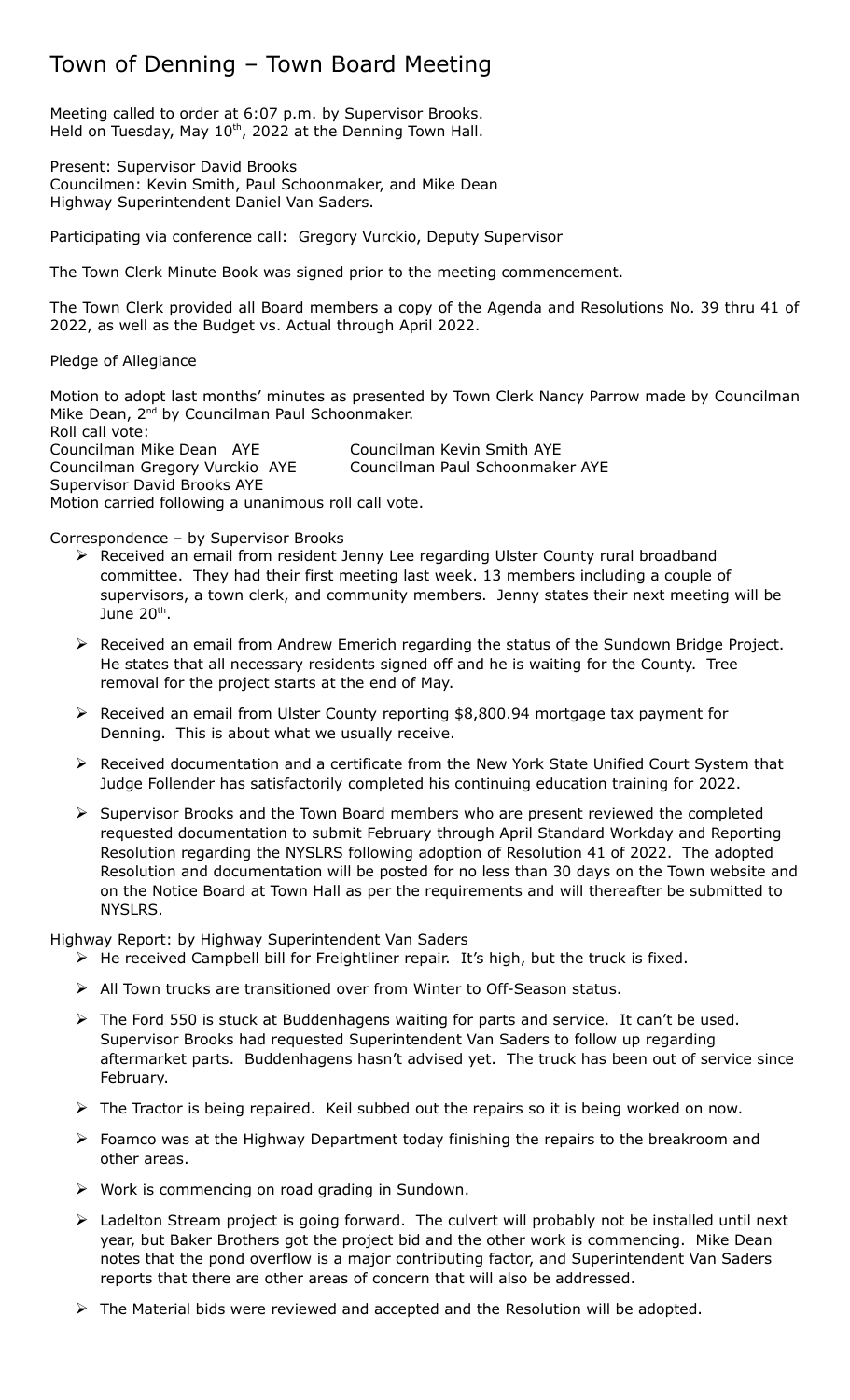- $\triangleright$  The 284 Agreement is signed by the Denning Town Board and will be forwarded to Ulster County to be fully executed.
- Possible paving will be done on New Road Hill, Wildcat and Taylor Roads. Chip sealing is also possible. Discussion follows regarding blacktop and fuel prices being prohibitive regarding these projects.
- $\triangleright$  The roller will be put out to bid soon.
- The steering box on the Paystar Truck needs to be taken care of. Superintendent Van Saders is lining up parts and repair, etc.
- ▶ Brief discussion regarding proposed New Truck. Still gathering specs and information.
- $\triangleright$  Eben Ackerley finished hooking up the camera system at the Town Barn and R&R Center. He is finalizing transferring email over to new .GOV email for the Highway Dept., and will fine tune the positioning of the cameras the next time he is in Claryville.

Planning Board Report - by Liaison, Councilman Kevin Smith

- $\triangleright$  Reviewed the updated site plans that were provided regarding the Honzo Haven Kobayashi project. Chairman Joe Sibiga sent the plans back as there was no well or septic information included.
- Members of the community who couldn't make it to the Town Board Meeting came to the Planning Board meeting regarding the summer music at the Russian Mule and Event Center.

Highway Pre-Pay Vouchers presented by Supervisor Brooks: (see Warrant #4 Pre-Pay, voucher #'s 14-17)

| MVP Health Care, Inc.         | 5PP-14 | DA90608 · Health Ins.                     | $-10,595.68$ |
|-------------------------------|--------|-------------------------------------------|--------------|
| Trust & Agency Account - FICA |        | 5PP-15 DA90308 · Social Security/Medicare | -748.60      |
| Trust & Agency Account - FICA |        | 5PP-16 DA90308 · Social Security/Medicare | $-38.25$     |
| Trust & Agency Account - FICA |        | 5PP-17 DA90308 · Social Security/Medicare | -722.84      |
|                               |        | GRAND TOTAL: -12,105.37                   |              |

Highway Vouchers presented by Supervisor Brooks: (see Warrant #4, voucher #'s 48-57)

| ALL GAS & WELDING                      | 48 | DA51304 · Machinery Contr          | $-115.15$    |
|----------------------------------------|----|------------------------------------|--------------|
| Bottini Fuel Corporation               | 49 | DA51424 · Snow Removal-Contractual | $-6,169.60$  |
| Campbell Freightliner of Orange County | 50 | DA51304 · Machinery Contr          | $-10,123.03$ |
| FleetPride                             | 51 | DA51304 · Machinery Contr          | $-1,265.57$  |
| Hoffman Equipment                      | 52 | DA51104 · Maint Of Streets - Contr | $-4,175.00$  |
| Home Depot Credit Services             | 53 | DA51304 · Machinery Contr          | $-75.52$     |
| Kimball Midwest                        | 54 | DA51304 · Machinery Contr          | $-247.71$    |
| Liberty Iron Works                     | 55 | DA51304 · Machinery Contr          | $-1,215.00$  |
| Liberty Trading Post                   | 56 | DA51304 · Machinery Contr          | $-13.99$     |
| Tractor Supply Credit Plan             | 57 | DA51304 · Machinery Contr          | $-396.85$    |
|                                        |    | <b>GRAND TOTAL:</b>                | $-23,797.42$ |

General Pre-Pay Vouchers presented by Supervisor Brooks: (see Warrant #4 Pre-Pay, voucher #'s 28-36)

| Central Hudson                | 5PP-28 | A5132.4 · Highway Garage-Contractual   | $-534.36$    |
|-------------------------------|--------|----------------------------------------|--------------|
|                               |        | A1620.4 · Buildings-Contractual        | $-327.59$    |
|                               |        | TOTAL:                                 | $-861.95$    |
| Central Hudson                | 5PP-30 | A8160.4 · Refuse & Garbage-Contractual | $-53.63$     |
| <b>Charter Communications</b> | 5PP-31 | A5132.4 · Highway Garage-Contractual   | $-141.44$    |
| <b>Charter Communications</b> | 5PP-32 | A1620.4 · Buildings-Contractual        | $-182.32$    |
| MVP Health Care Inc.          | 5PP-33 | $A9060.8 \cdot$ Health Insurance       | $-9,609.04$  |
| TRUST & AGENCY ACCOUNT - FICA | 5PP-34 | A9030.8 · Social Security              | $-722.85$    |
| TRUST & AGENCY ACCOUNT - FICA | 5PP-35 | A9030.8 · Social Security              | $-268.49$    |
| TRUST & AGENCY ACCOUNT - FICA | 5PP-36 | A9030.8 · Social Security              | $-133.88$    |
|                               |        | <b>GRAND TOTAL:</b>                    | $-11,973.60$ |

General Vouchers, presented by Supervisor Brooks: (see Warrant #4, voucher #'s 65-78 )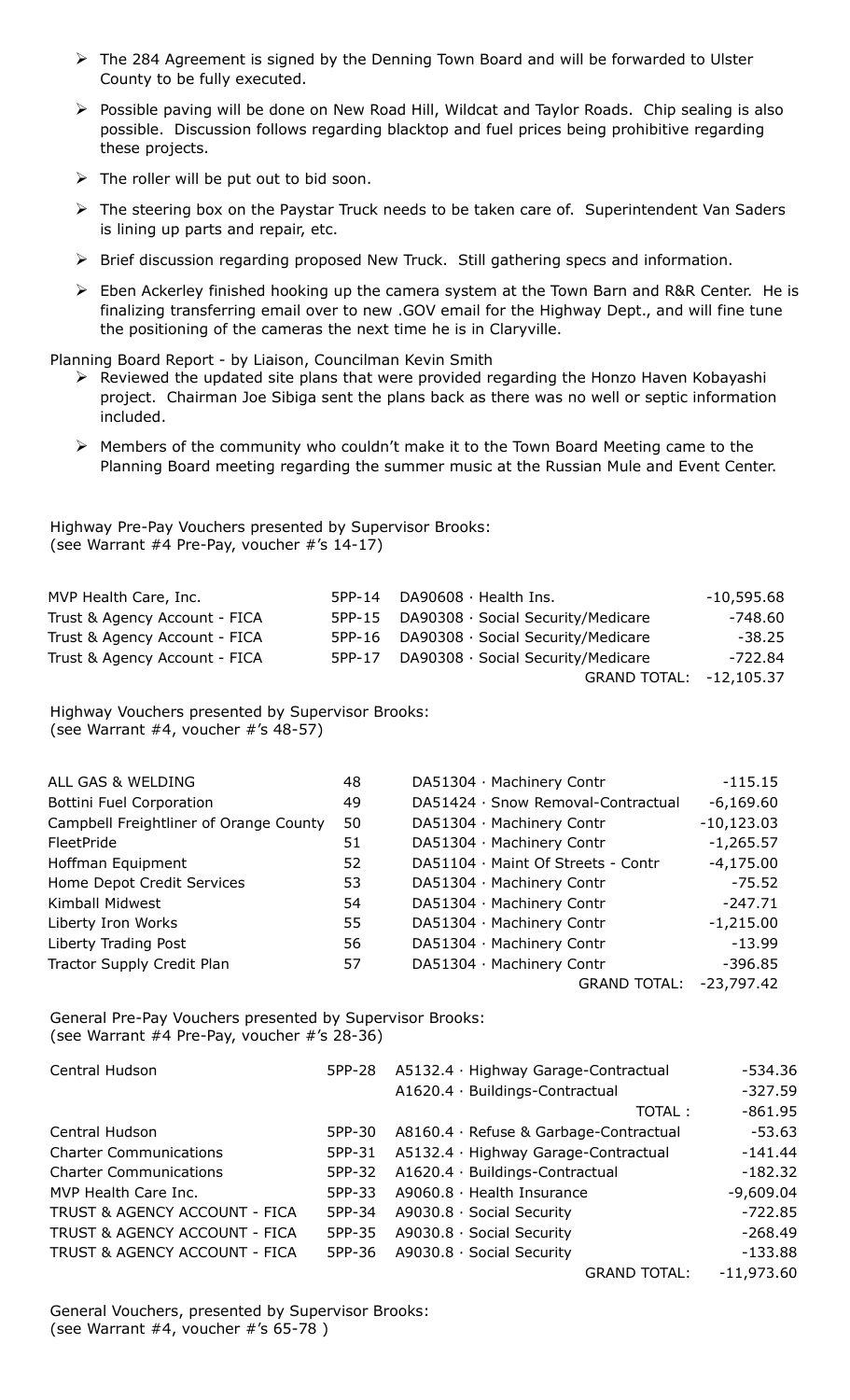| <b>Bottini Fuel</b>             | 65 | A5132.4 · Highway Garage-Contractual      | -982.79     |
|---------------------------------|----|-------------------------------------------|-------------|
| Central Hudson                  | 66 | A5182.4 · Street Lighting - Contractual   | $-164.09$   |
| e-Nable Business Solutions      | 67 | A1670.4 · Central Data Processing Contrac | $-652.50$   |
|                                 | 68 | A1670.4 · Central Data Processing Contrac | $-990.00$   |
|                                 |    | TOTAL:                                    | $-1,642.50$ |
| Jonathan Follender, Reim.       | 69 | $A9060.8 \cdot$ Health Insurance          | $-494.00$   |
| Richard Lowe                    | 70 | A8160.4 · Refuse & Garbage-Contractual    | $-100.48$   |
| MVP Select Care Inc.            | 71 | $A9060.8 \cdot$ Health Insurance          | $-30.00$    |
| Mike Preis, Inc.                | 72 | $A1910.4 \cdot$ Unallocated Insurance     | $-181.50$   |
| Patricia Masterson              | 73 | A1355.4 · Tax Assessor-Contractual        | $-75.00$    |
| Office of the State Comptroller | 74 | A690 · Overpayment & Clearing Account     | $-160.00$   |
| <b>QUILL CORP</b>               | 75 | A1620.4 · Buildings-Contractual           | $-135.98$   |
|                                 | 76 | A3620.4 · Safety Insp. - Contractual      | $-74.99$    |
|                                 |    |                                           | $-210.97$   |
| YE OLDE TRI-VALLEY TOWNSMAN     | 77 | A1410.4 · Town Clerk-Contractual          | $-199.00$   |
|                                 |    | A5010.4 · Supt. Highway-Contractual       | $-100.00$   |
|                                 |    | TOTAL:                                    | $-299.00$   |
| <b>UCRRA</b>                    | 78 | A8160.4 · Refuse & Garbage-Contractual    | $-2,419.62$ |
|                                 |    | <b>GRAND TOTAL:</b>                       | $-6,759.95$ |
|                                 |    |                                           |             |

Supervisor Brooks inquires if the Councilmen are satisfied with the audit of the vouchers. The Councilmen respond in the affirmative.

## **Resolution No. 39 of 2022**

**WHEREAS,** New York State General Municipal Law section 103 requires municipalities to go to bid and accept the lowest bid price; and

**WHEREAS** the Town of Denning has formed an Audit Over Sight Committee to review and recommend the bids below; and

**WHEREAS** the Denning Town Board has voted to accept Said Committee recommendation; and

**WHEREAS,** following careful consideration by the Town of Denning Highway Superintendent and the Town Board; and

**WHEREAS**, New York State General Municipal Law § 103 (16) permits local governments to "piggy back" off of other municipal bids; for apparatus, materials, equipment supplies and to contract for additional services related to the afore mentioned off of any local, state, or federal government contract, so long as the contract was in a manner that is consistent with competitive bidding laws; and

**WHEREAS,** Town Law section § 5-36 E-1 authorizes Town Boards to waive Said bid if it is in the Town's best interest and accept the next lowest bid; and

**NOW THEREFORE be it RESOLVED** The Town of Denning **HEREBY** accepts the following bids and the Town and any other municipality may "piggy back" on any Town of Denning bid or from any other municipal or other branches of government.

**209 Sand & Gravel / Woodbourne Lawn and Garden:** 

Sand- Snow & Ice (Ton)-No Clay, and Bank Run (Ton).

# **Schaeffer Enterprises:**

Stackable Rock (Ton)\*, Slope Rock (Ton)\*

#### **E. Tetz:**

Gabions (Ton)\*, #1 Stone (Ton) Low Abrasion\*, #1 A Stone (Ton) Low Abrasion, #45 Stone (Ton)\*, Screenings (Ton)\*, Item #4 (Ton) – Ledge Rock\*, Crusher Run (Ton) TailGate Spread\*, Crusher Run (Ton)\*, Dumped Rip Rap (Ton)\*

## **Mombaccus:**

#2 Stone (Ton) Low Abrasion\*, Sand-Snow & Ice (Ton) – No Clay\*, Slope Rock (Ton)\*

**Whereupon**, the Resolution was put to a vote, and recorded as follows: Motion to adopt and approve by Councilman Mike Dean, 2<sup>nd</sup> by Councilman Kevin Smith. Roll Call Vote: Councilman Mike Dean AYE Councilman Paul Schoonmaker AYE Councilman Kevin Smith AYE Councilman Gregory Vurckio AYE Supervisor David Brooks AYE Motion carried following a unanimous roll call vote.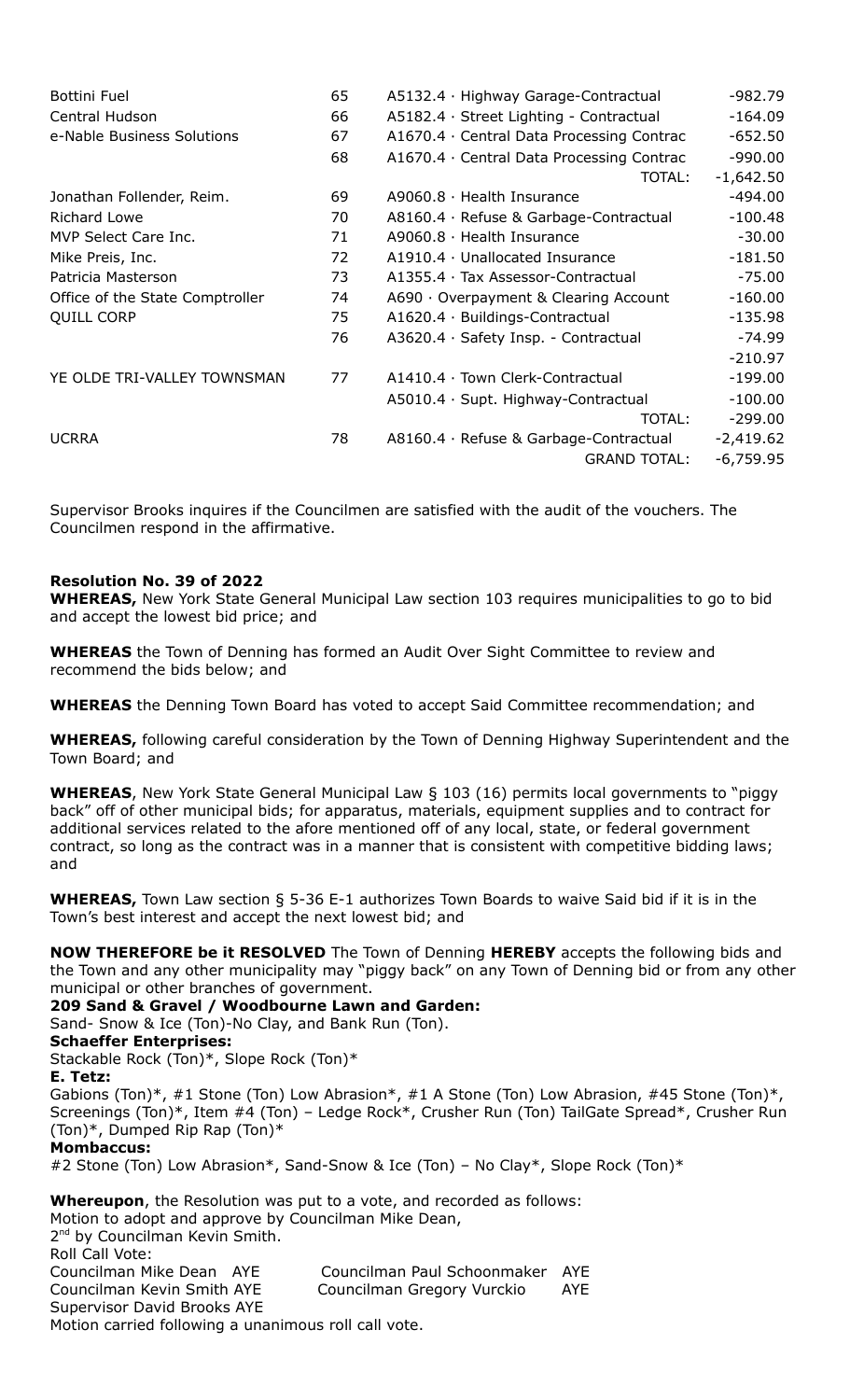# **Resolution No. 40 of 2022**

**WHEREAS** New York State General Municipal Law Sections 103 and 104-4 permit the pre-audit function of vouchers, as a form of internal controls in the checking of claims and supporting documentation. And

**WHEREAS** the Sections 118 and 119 of New York State Municipal Law also authorize the auditing authority to approve of Said vouchers. And

**WHEREAS** the Office of the New York State Comptroller Division of Local Governments and Accountability: Budgets and Finances also approves of this method.

**NOW THEREFORE BE IT RESOLVED** that the Town of Denning Town Board HEREBY approves of and authorizes payment of the following Warrants:

Highway Fund Pre-Pay Warrant No. 4PP voucher Nos. 14-17. Highway Fund Warrant No. 4 voucher Nos. 48 - 57. General Fund Pre-Pay Warrant No. 4PP voucher Nos. 28- 36. General Fund Warrant No. 4 voucher Nos. 65-78. Capital Fund Sewage Disposal Warrant No. 4 voucher Nos. - None.

**Whereupon**, the Resolution was put to a vote, and recorded as follows: Motion to adopt and approve made by Councilman Kevin Smith, 2<sup>nd</sup> by Councilman Mike Dean Roll Call Vote: Councilman Mike Dean AYE Councilman Paul Schoonmaker AYE Councilman Kevin Smith AYE Councilman Gregory Vurckio AYE

Supervisor David Brooks AYE Motion carried following a unanimous roll call vote.

## **Resolution No. 41 of 2022**

**WHEREAS** the Town of Denning participates in the New York State Retirement System; and

**WHEREAS** the Town of Denning is responsible for reporting of service, salary and deductions, as well as pension certification for all member employees, as required by Regulation 314.5; and

**WHEREAS** the Town of Denning Town Board has previously adopted and reaffirmed guidelines to establish workday by hours worked for public officials and employees; and

**WHEREAS** New York State Retirement System requires the governing body to approve of the Standard Work Day and Reporting Resolution for any new or subsequent term of office, for any Elected and Appointed Officials; and

**WHEREAS** the Town of Denning Town Board has reviewed and inspected the aforementioned form; and

**NOW THEREFORE BE IT RESOLVED** that the Town of Denning Town Board **HEREBY** approves and adopts the hours reported by the required Town personnel.

**Whereupon**, the Resolution was put to a vote, and recorded as follows: Motion to adopt and approve by Councilman Mike Dean, 2<sup>nd</sup> by Councilman Paul Schoonmaker. Roll Call Vote: Councilman Mike Dean AYE Councilman Paul Schoonmaker AYE Councilman Kevin Smith AYE Councilman Gregory Vurckio AYE Supervisor David Brooks AYE Motion carried following a unanimous roll call vote.

Supervisor Comments:

- $\triangleright$  Supervisor Brooks again met with CWC, DEP and Engineers on the Sundown Stream Project.
- $\triangleright$  Sundown Bridge Project is going forward and preliminary work is supposed to start at the end of May.
- Denning successfully completed the Online Reporting for ARPA funds expenditure before the April 2022 deadline. It was a long and confusing process for the small amount of funding Denning received, but it is completed.
- > The CWC will begin inspection and pump out of the Denning/Claryville Septic District tomorrow May  $11<sup>th</sup>$  and is starting with 5 residences on that date with 5 more being scheduled for the next week. As per the agreement all 45 will be inspected and pumped out in the coming months and then inspection and pump outs will be staggered in upcoming years. Any of the 45 systems that do not have Risers will get one this year.